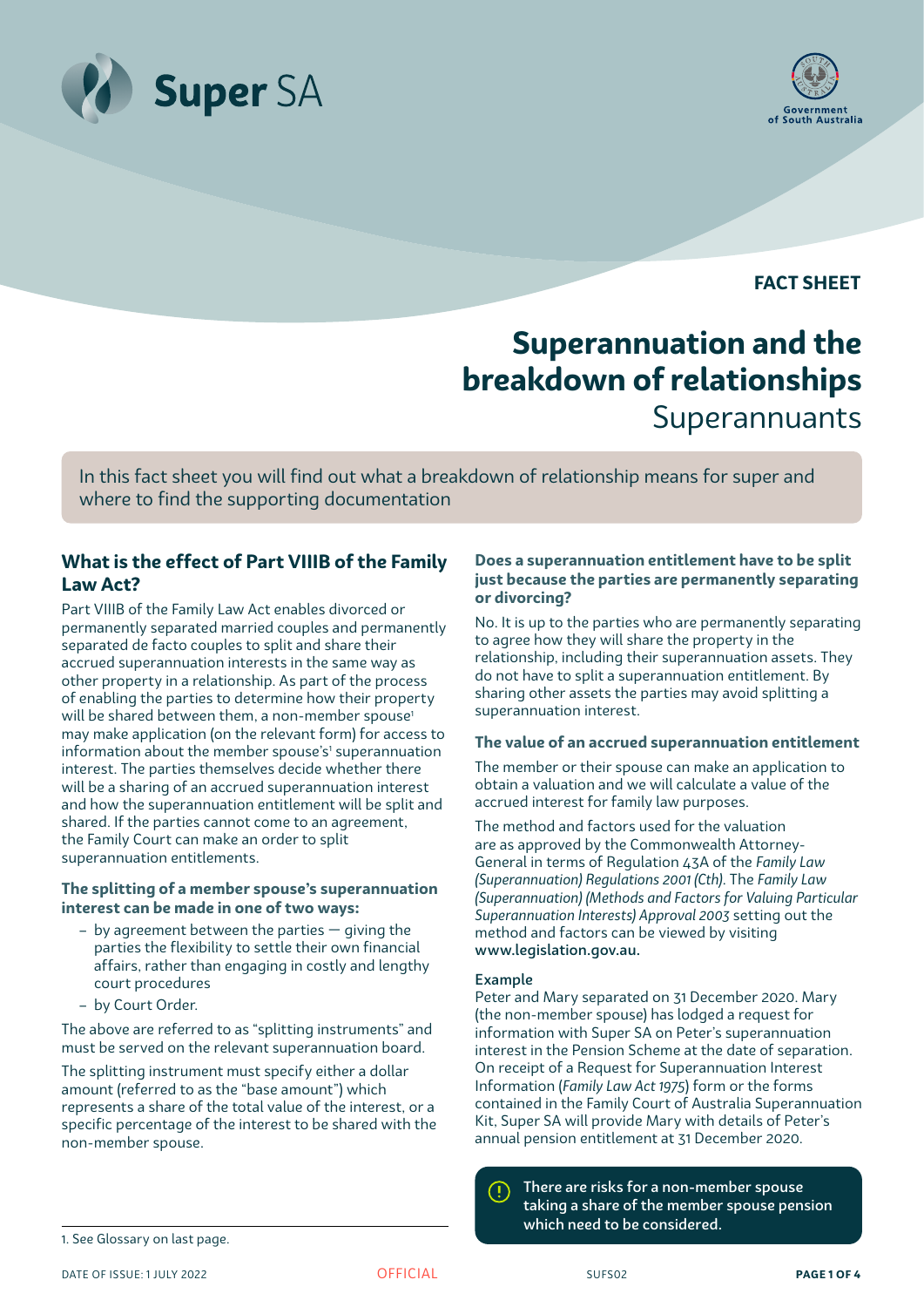Information that will be provided includes the rate of annual pension at the valuation date, for example \$30,000 gross per annum, the method of indexation, benefits payable on the death of the member and a statement indicating that it is a lifetime pension.

It is then up to Peter (the member spouse) and Mary to determine if they will split Peter's superannuation pension or leave it untouched and simply take account of the pension when sharing other assets. Any split should be expressed as a percentage. For example Peter and Mary may agree on a 50/50 split or a 60/40 split where they each receive a share of the ongoing annual pension.

There is no requirement to provide a value (ie convert the annual pension to a lump sum amount) when the parties request information on a pension in the payment phase. This is because, as the pension is already being paid, the non-member spouse initially has the right to a share of the ongoing pension only (the interest) and not a lump sum amount.

The non-member spouse has three options if the parties decide to split a pension in the payment phase:

- 1. Continue to receive a share of the member spouse's ongoing pension.
- 2. Commute the entire share of the member spouse's ongoing pension to a lump sum.
- 3. Convert the member spouse's pension to an "associate pension" which is a pension payable in the non-member spouse's own right.

# **Associate pension**

The legislation provides an option for the non-member spouse to convert his or her share of an interest already being paid as a pension, to a pension payable in the nonmember spouse's own right within a three-month period. Such a pension is known as an "associate pension" and will be indexed but have no reversionary or commutation rights attached to it. Details about the conversion factors to be applied in establishing an "associate pension" can be found in the regulations under the *Superannuation Act 1988*.

The legislation specifies that an "associate pension" will be determined by applying the following formula:

$$
AP = P \times Mx + m
$$
  
 
$$
Nv + n
$$

Where:

- AP is the amount of the "associate pension".
- P is the non-member spouse's share of the member spouse's pension.
- Mx+m is the conversion factor relating to the member spouse.
- Ny+n is the conversion factor relating to the non-member spouse.

A sample of the conversion factors at various ages and applicable to a "retirement pension" follows:

|     | <b>Conversion Factor</b> |        |
|-----|--------------------------|--------|
| Age | Male                     | Female |
| 40  | 20.949                   | 21.535 |
| 50  | 18.469                   | 19.362 |
| 55  | 16.884                   | 17.971 |
| 60  | 15.072                   | 16.350 |
| 70  | 10.905                   | 12.371 |
| 80  | 6.696                    | 7.858  |

#### "Associate pension" Examples

1. Bob is a superannuant currently receiving a pension of \$30,000 pa and is aged 60. Bob's ex-spouse, Joyce, is aged 55 and they have agreed to a 50/50 split of the pension. Joyce is therefore entitled to receive an ongoing share of Bob's pension of \$15,000 pa. Joyce is not willing to take the risk of Bob dying before her and therefore elects to convert her share of the pension to an "associate pension" payable for her own lifetime. Joyce's "associate pension" will be calculated as follows:

Associate pension = \$15,000 x 15.072 17.971

2. Sue is a superannuant currently receiving a pension of \$40,000 pa and is aged 60. Sue's ex-spouse, Ron, is aged 70 and they have agreed to a 60/40 split of the pension with Ron receiving 40%. Ron is therefore entitled to receive an ongoing share of Sue's pension of \$16,000 pa. Ron is not willing to take the risk of Sue dying before him and therefore elects to convert his share of the pension to an "associate pension" payable for his own lifetime. Ron's "associate pension" will be calculated as follows:

= \$23,989 pa Associate pension = \$16,000 x 16.350 10.905

#### **Risks associated with the non-member spouse electing to receive a share of the ongoing pension**

There are risks for a non-member spouse taking a share of the member spouse's pension, and these need to be considered.

If the non-member spouse receives a share of the member spouse's pension the continuing payment of that pension is subject to the ongoing eligibility of the member spouse to a pension, or a new spouse entitled to a derivative right.

For example, if the member spouse died, the nonmember spouse share of the pension could cease if no reversionary pension was payable. If the non-member spouse died before the member then the non-member spouse share of the pension would continue to be paid to the Estate of the non-member spouse. If the member commenced a new relationship then died and a two thirds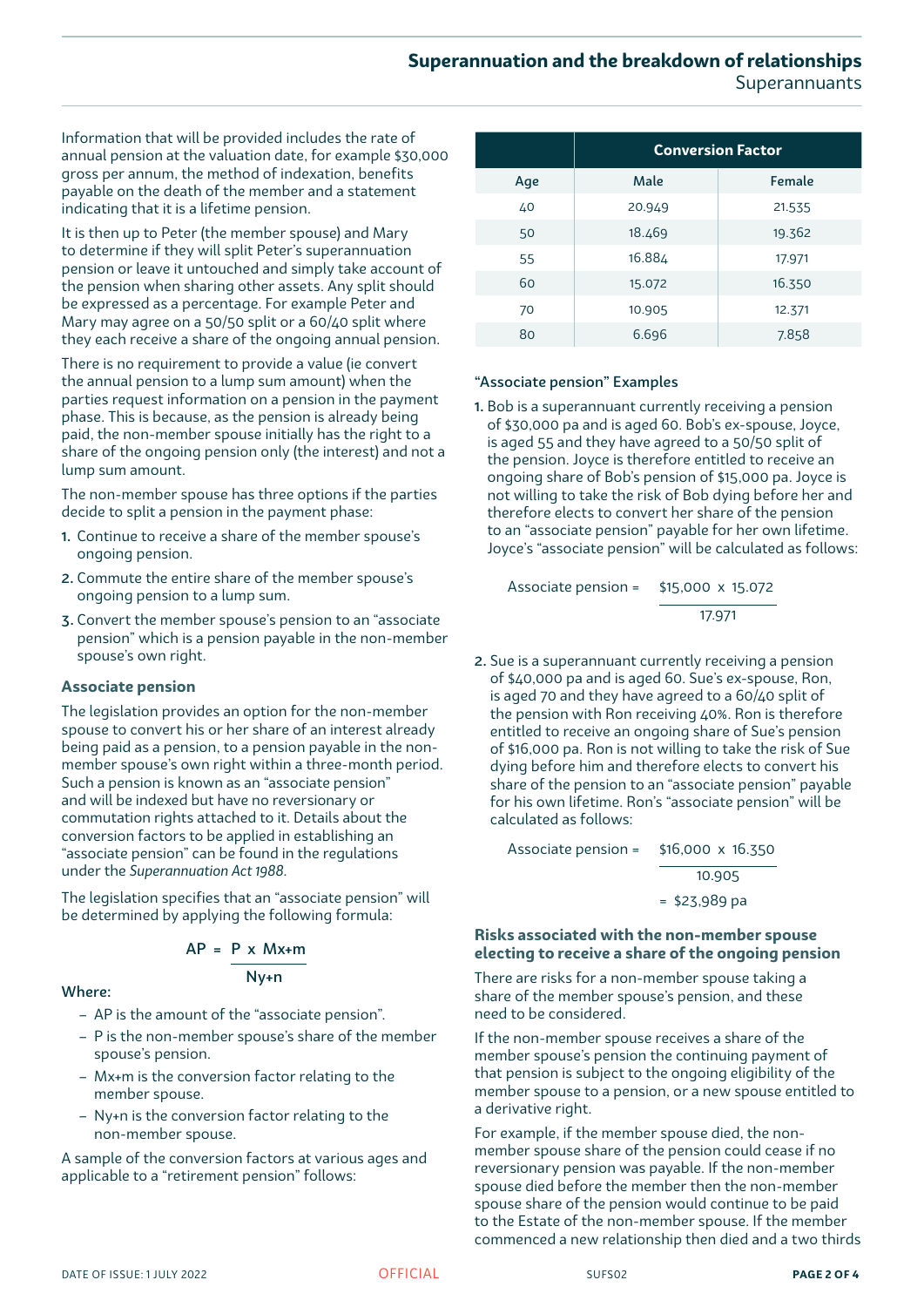reversionary pension was payable to the new spouse, the non-member spouse's share of the pension would also be reduced to two thirds, and cease on the death of the new spouse.

The non-member spouse has an option to commute his/ her share to a lump sum using current commutation factors within a three-month period.

Lifetime pensions may impact on the amount any member or associate member can hold in other retirement accounts. We recommend you seek financial advice before taking action.

#### **What will happen to existing property settlements?**

The Family Law legislation applies to all relationship breakdowns, irrespective of whether a divorce takes effect. However, where a property order (Section 79 of the *Family Law Act*) or maintenance agreement (Section 87) was in place prior to 28 December 2002, the Family Law superannuation splitting provisions will not apply unless those property settlement orders or agreements are revoked.

Family Law property settlement legislation only applies to de facto relationships that break down on or after 1 July 2010.

#### **Supporting documentation**

Where parties enter into a splitting agreement which includes sharing of superannuation assets, supporting documentation must be provided to Super SA with the agreement.

If the parties were married and the marriage has been dissolved, the splitting agreement must be accompanied by a certified copy of the divorce papers.

Where the parties are married and there is no divorce or where a de facto relationship has ceased, the splitting agreement must be accompanied by a "separation agreement" made by at least one of the spouses in terms of Section 90XP of the *Family Law Act*. The declaration must state that the spouses separated and thereafter lived separately and apart for a period of at least 12 months and there is "no reasonable likelihood of cohabitation being resumed". The declaration must be signed and dated no more than 28 days before the service of the agreement on Super SA.

# **Superannuation entitlements that cannot be split**

In general, any superannuation entitlement can be split except for the following:

- superannuation entitlements less than \$5,000
- pension payments to dependent children.

It is up to the parties who are permanently separating to agree how they will share the property in the relationship, including their superannuation assets.

#### **Fees payable for Super SA's services in relation to superannuation and relationship breakdowns**

Fees are permitted to be charged in terms of Part VIIIB of the *Family Law Act*. Fees will be charged for the following services:

Pension Scheme

- Lodgement of Request for Information form \$176 each request
- Splitting of superannuation entitlement \$176 each party

Fees are payable at the time of request. Super SA does not accept cash or cheque payment of fees. Contact Super SA for more details.

#### **Where to obtain copies of the Commonwealth legislation**

A copy of the *Family Law Act 1975*, and the *Family Law (Superannuation) Regulations 2001* can be viewed on the internet by visiting [www.comlaw.gov.au](http://www.comlaw.gov.au/comlaw/Legislation/LegislativeInstrumentCompilation1.nsf/0/4B70C9FE3DC902BECA256FE700837AFD/$file/FamLawSupMetFacValParSupIntApp03Vol4.pdf) and following the relevant links.

#### **Where to obtain a Request Superannuation Interest Information (Family Law Act 1975) form**

The form is available from Super SA:

- In the "Forms and Publications" section of the Super SA website at **[supersa.sa.gov.au](http://www.supersa.sa.gov.au)**
- By appointment only, 151 Pirie St, Adelaide (enter from Pulteney Street)
- Over the phone by calling 1300 369 315.

#### **Taxation implications of splitting a superannuation interest**

Information about the taxation implications should be referred to the Australian Taxation Office (ATO) [\(www.ato.gov.au](http://www.ato.gov.au)) or to your financial adviser.

Members should also note that superannuation balances are always quoted as gross (before tax) amounts. Relevant taxation information will be provided with the superannuation interest information and in accordance with the *Family Law Act* so that the parties can work out the net after-tax balance if necessary.

All lump sum amounts payable from the Pension Scheme will be taxed in accordance with the ATO rules applicable to untaxed funds.

If you believe you have a surcharge debt account with the ATO, you should contact them to find out the balance (if any), and take the surcharge debt into account in any family law spilt. The surcharge debt itself cannot be split and will remain the liability of the member spouse.